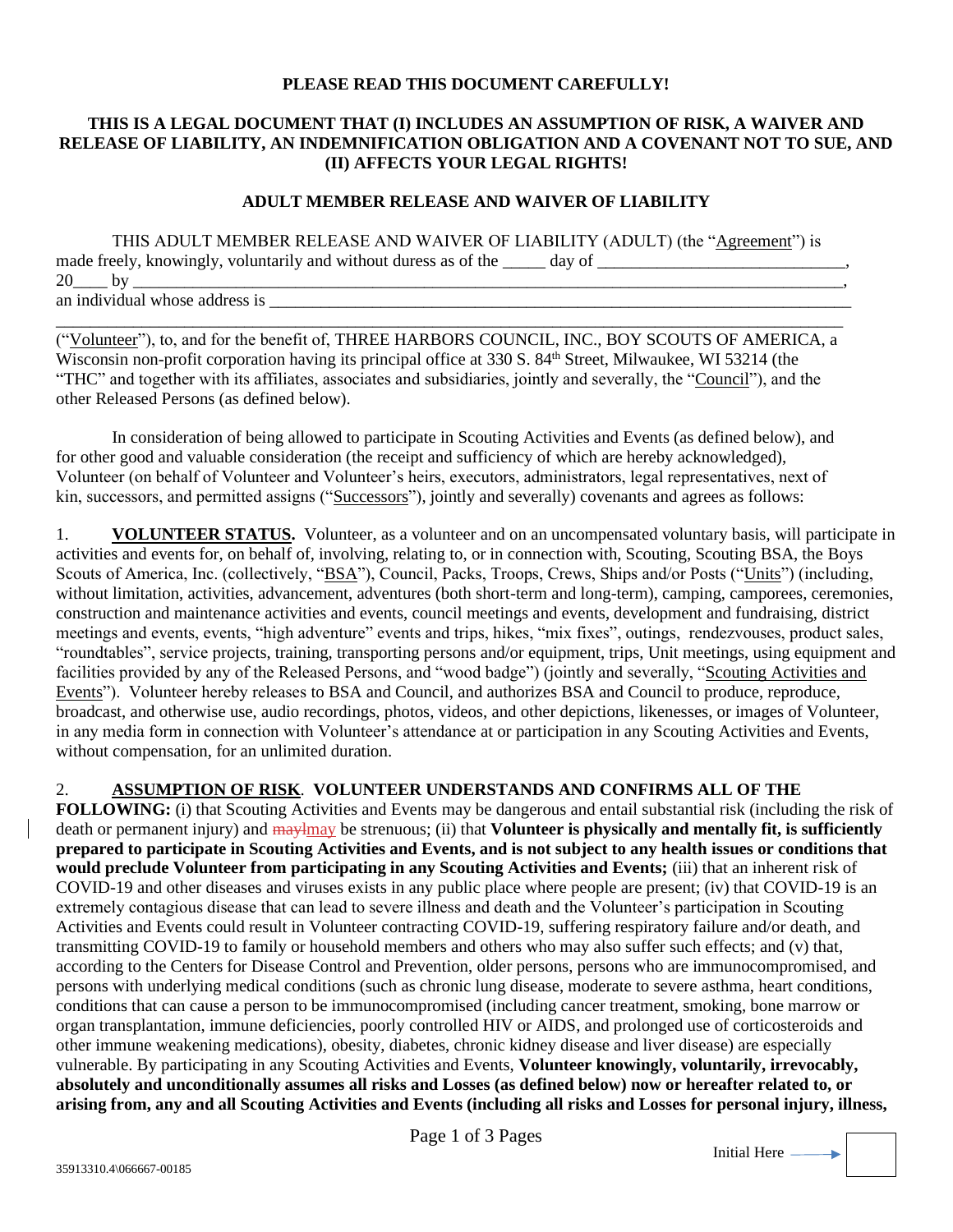**disease and viruses (including secondary transmissions, COVID-19 and exposure to COVID-19), death and/or property damage.**

3. **WAIVER AND RELEASE**. **Volunteer does hereby knowingly, voluntarily, irrevocably, absolutely and unconditionally release and forever discharge, and agree to hold harmless and indemnify,** Council, BSA, and their respective directors, officers, employees, agents, volunteers, donors, chartered organizations, chartered organization representatives, and the successors and assigns of all of the foregoing (jointly and severally, the "Released Persons") from, **and covenants not to sue** any Released Persons for, any and all liabilities, claims, demands, costs, losses, obligations, causes of action, damages, deficiencies, expenses (including, without limitation, costs of investigation and defense and reasonable attorneys' fees and expenses), fines, penalties, judgments, awards and assessments of any kind (whether arising from tort, contract or otherwise and whether caused wholly or in part by the negligence, fault or other misconduct of any of the Released Persons or other volunteers) ("Losses"), which Volunteer or Successors may now or hereafter suffer or experience in connection with or as a result of (i) any Scouting Activities and Events and (ii) any first aid or medical or health treatment or service provided in connection with any Scouting Activities and Events or otherwise. This waiver and release shall not apply to any Losses found to have resulted from the Released Person's intentional and/or grossly negligent acts.

4. **INSURANCE**. Volunteer shall take reasonable care to provide for the health and safety of Volunteer and others in connection with any Scouting Activities and Events. Volunteer understands and agrees: (i) that the Released Persons expressly disclaim responsibility for providing, and are under no obligation to provide, any health, medical, disability, travel or other insurance ("Insurance") for the benefit of Volunteer or any other person; (ii) that Volunteer is expected to, and has and will, maintain in effect appropriate and sufficient Insurance that covers Volunteer and Volunteer's participation in Scouting Activities and Events and such Insurance is Volunteer's primary insurance coverage and will be the insurance of first resort before contribution by any other insurance for any other person, including accidental death and dismemberment insurance and accident medical insurance; and (iii) Volunteer is, and shall remain responsible for, payment of such hospital, physician, ambulance, dental, medical or other services as are obtained for Volunteer. Volunteer consents to receive any medical treatment deemed advisable by others for any injury or harm to Volunteer during any Scouting Activities and Events.

5. **COMPLIANCE.** Volunteer authorizes BSA and/or Council to conduct such reference checks, background investigations, criminal history inquiries and other checks, references and inquiries with respect to Volunteer as BSA and/or Council, in its or their sole discretion, deems necessary or appropriate. In connection with Volunteer's participation in any Scouting Activities and Events, Volunteer shall comply with all applicable laws, rules, regulations and executive orders and the Charter, Bylaws, Rules and Regulations of BSA, and all policies, rules, regulations, orders, operations manuals and other applicable literature, and requests of BSA and Council (including, without limitation, the Guide to Safe Scouting, all applicable BSA codes of conduct, the Scout Oath, the Scout Law, the Explorer Code, camp policies and youth protection policies) (collectively, "BSA Policies").

6. **ASSIGNMENT AND SUCCESSORS.** This Agreement will apply to, be binding in all respects upon, and inure to the benefit of the heirs, executors, administrators, legal representatives, successors, and permitted assigns of Volunteer. Each and all of the Released Persons are hereby designated and identified as named third-party beneficiaries of this Agreement with the right to enforce this Agreement.

7. **GOVERNING LAW.** This Agreement shall be deemed to have been made and shall be governed by and construed and interpreted in accordance with the laws of the State of Wisconsin without regard to such jurisdiction's principles of conflicts of law. Volunteer, Council and the Released Persons submit to personal jurisdiction in the State of Wisconsin for the enforcement of the provisions of this Agreement and waive any and all rights to object to such jurisdiction for purposes of enforcing this Agreement. **Volunteer agrees that this Agreement is intended to be as broad and inclusive as is permitted under the laws of the State of Wisconsin and other Applicable Laws, and the BSA Policies referenced above.**

8. **NO REVOCATION; SEVERABILITY.** Volunteer hereby unconditionally and irrevocably waives any right to revoke this Agreement and acknowledges that this Agreement is continuing in nature and irrevocable and applies to all